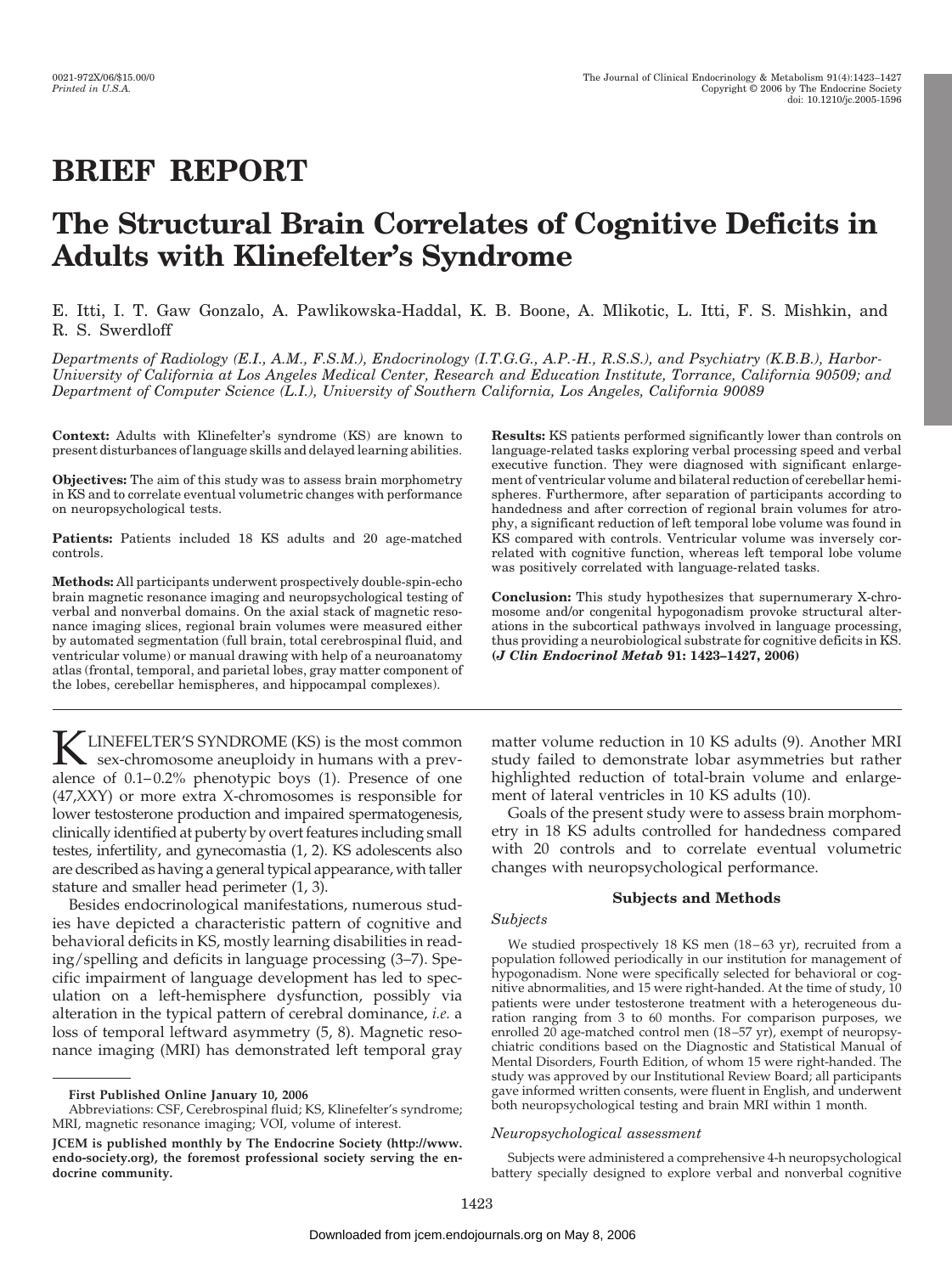domains (Table 1). Complete lists of tests and specific variables used for analysis have been detailed previously (11). Because the assessment of some domains required combining the performance on at least two independent tests, the different raw test scores ( $n = 38$ ) were converted into standard equivalents (Z-scores) using a normal database and then averaged for each functional domain ( $n = 14$ ) to simplify statistical analysis (11).

#### *MRI procedure*

Imaging was performed on a 1.5-Tesla Signa scanner (General Electric, Milwaukee, WI). A total of 26 –30 contiguous axial slices were acquired in the Talairach plane, covering the entire encephalon from cerebellum to vertex. A double-spin-echo MRI sequence was chosen for best gray/white/cerebrospinal contrasts: repetition time, 2000 ms; echo times, 20 and 100 ms; number of excitations, 1; matrix,  $256 \times 256$ ; field of view, 240 mm; slice thickness, 5 mm with no gap.

#### *Image processing*

MRI stacks of axial slices (second echo, T2-weighted) were processed using a custom software suite of morphometry tools (12) to extract various volumes of interest (VOIs). External encephalic contour was extracted (whole-brain, cerebellum) using a histogram thresholding and erosion/dilatation. Total ventricular volume (lateral ventricles, third and fourth ventricles) and total cerebrospinal fluid (CSF) volume were extracted using a "bucket paint" algorithm (automatic three-dimensional flooding) empirically optimized for T2-weighted images.

Furthermore, specific VOIs were manually drawn on all related slices around the frontal, temporal, and parietal lobes, as well as around the cerebellar hemispheres, from the interhemispheric midline to the external surface. VOIs were also drawn around the gray matter component within each lobe, following rigorously the white/gray interface and the same external surface, and around the hippocampal complexes. These VOIs were drawn by one radiologist (5 h/patient) with the help of a neuroanatomy atlas and carefully quality controlled by another radiologist on all slices (1 h/patient). Observers were blinded to patient status and cognitive profiles. Finally, raw MRI volumes were subtracted from CSF to obtain VOIs of atrophy-corrected neuronal tissue (12).

#### *Statistical analysis*

Comparisons of demographical data, neuropsychological scores, and MRI volumes between KS and controls were conducted with Statview 5.0 (SAS Institute, Cary, NC), using unpaired Student *t* test (entire

populations) and ANOVA with Fisher's *post hoc* test (subpopulations according to handedness and testosterone supplementation). Linear regression was performed between MRI volumes and neuropsychological scores. To control for multiple comparisons, *P* values were lowered to 0.01.

#### **Results**

#### *Neurocognitive profiles*

Population scores on neuropsychological tests are summarized in Table 1. KS patients performed significantly lower than controls on language-related tasks exploring processing speed and executive function, consistent with previous findings (11). A trend for lower performance was also found on nonverbal processing speed, verbal attention, motor speed, language, and nonverbal executive function.

### *MRI results*

Differences in MRI volumes between KS and controls are displayed in Table 2. KS patients were diagnosed with significant enlargement of ventricular volume and bilateral reduction of cerebellar hemispheres, slightly more marked on the right side. A trend for reduced total-brain volume was seen in KS. In addition, frontal, parietal, and temporal gray matter volumes were slightly more reduced on the left side, although not significantly. In contrast, subcortical structures such as the hippocampal complexes and the cerebellar hemispheres appeared slightly more reduced on the right side.

#### *Influence of handedness*

When using CSF-corrected VOIs, reduction of cerebellar hemispheres was confirmed in the right-handed KS patients compared with the right-handed controls. Of interest, a significant reduction of left temporal lobe volume was now highlighted in the right-handed KS, which was not suggested previously when handedness was uncontrolled. No significant differences in MRI volumes were found between lefthanded KS patients and controls.

**TABLE 1.** Demographics, IQ (raw scores), and neuropsychological performances (Z-scores) in the population studied

| Variables                      | KS patients<br>$(n = 18)$ | Normal controls<br>$(n = 20)$ | Unpaired t test<br>$(P$ value) |
|--------------------------------|---------------------------|-------------------------------|--------------------------------|
| Age $(yr)$                     | $35.8 \pm 11.8$           | $32.3 \pm 11.3$               | <b>NS</b>                      |
| Education (yr)                 | $12.9 \pm 2.2$            | $13.2 \pm 1.7$                | NS                             |
| Intelligence                   |                           |                               |                                |
| Verbal IQ                      | $98.9 \pm 16.2$           | $98.9 \pm 11.8$               | <b>NS</b>                      |
| Performance IQ                 | $101.1 \pm 10.1$          | $101.6 \pm 16.2$              | <b>NS</b>                      |
| Full-scale IQ                  | $99.5 \pm 11.8$           | $99.5 \pm 11.3$               | <b>NS</b>                      |
| Verbal attention               | $-0.72 \pm 1.45$          | $0.07 \pm 1.08$               | 0.09                           |
| Language                       | $-0.69 \pm 1.33$          | $-0.07 \pm 0.71$              | 0.1                            |
| Spatial/constructional ability | $-0.56 \pm 1.30$          | $-0.16 \pm 1.11$              | <b>NS</b>                      |
| Information processing speed   |                           |                               |                                |
| Verbal                         | $-1.37 \pm 1.53$          | $0.16 \pm 0.91$               | $0.006^a$                      |
| Nonverbal                      | $-0.61 \pm 0.77$          | $-0.04 \pm 0.77$              | 0.05                           |
| Memory                         |                           |                               |                                |
| Verbal                         | $-0.12 \pm 0.77$          | $-0.06 \pm 0.80$              | <b>NS</b>                      |
| Nonverbal                      | $-0.15 \pm 1.02$          | $0.07 \pm 0.66$               | <b>NS</b>                      |
| Executive                      |                           |                               |                                |
| Verbal                         | $-0.90 \pm 0.96$          | $-0.05 \pm 0.58$              | $0.005^{\alpha}$               |
| Nonverbal                      | $-0.54 \pm 0.93$          | $-0.09 \pm 0.63$              | 0.1                            |
| Arithmetic                     | $-0.26 \pm 0.65$          | $-0.12 \pm 0.85$              | <b>NS</b>                      |
| Motor speed                    | $-0.72 \pm 1.28$          | $-0.09 \pm 1.00$              | 0.1                            |

IQ, Intelligence quotient; NS, not significant.

*<sup>a</sup>* Significance after correction for multiple comparisons (*P* value lowered to 0.01).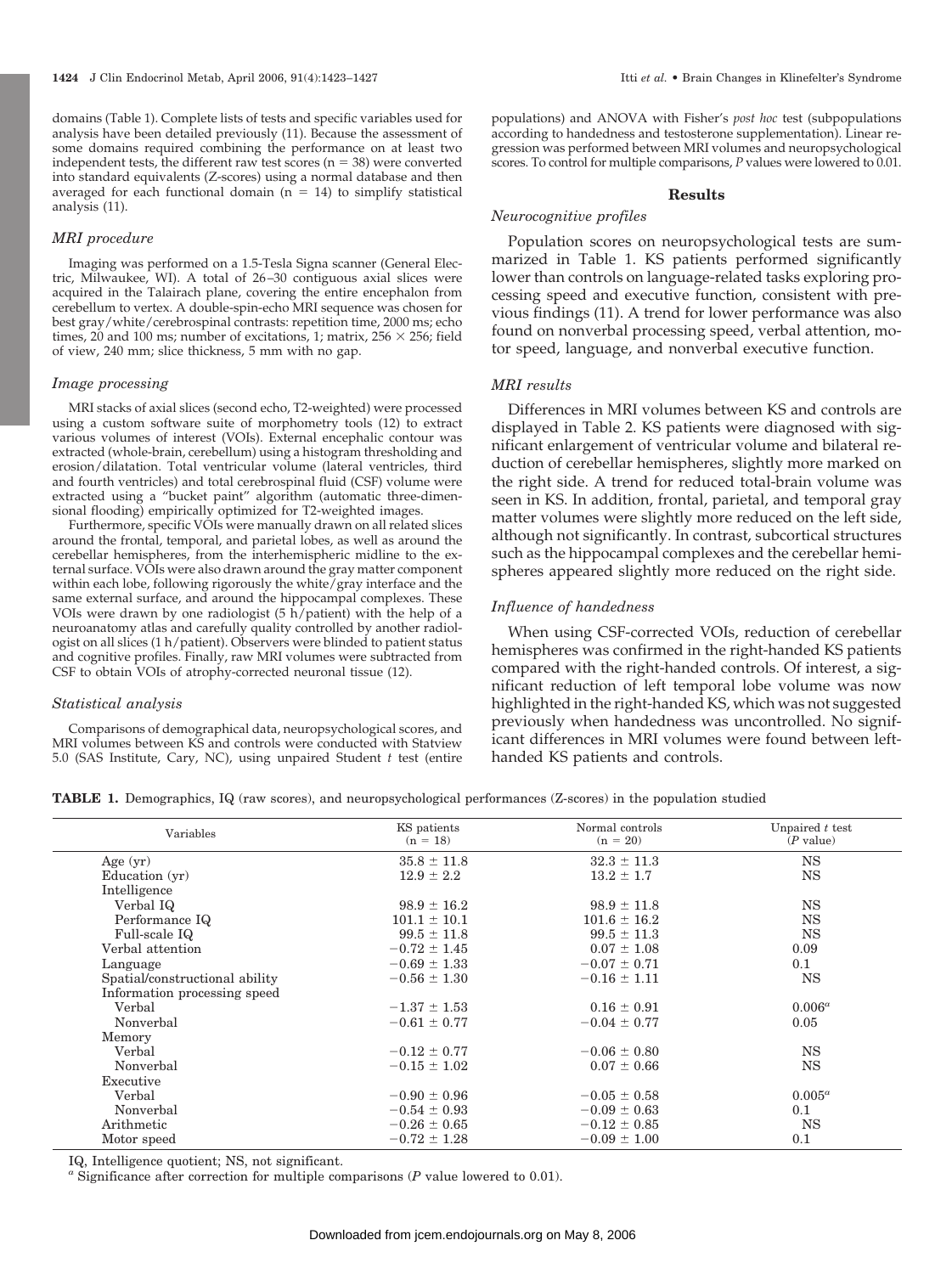| <b>TABLE 2.</b> Differences in brain MRI volumes between KS patients and controls, in the entire population (raw volumes) and after |  |  |  |  |  |  |  |  |
|-------------------------------------------------------------------------------------------------------------------------------------|--|--|--|--|--|--|--|--|
| separation according to handedness (atrophy-corrected volumes)                                                                      |  |  |  |  |  |  |  |  |

| Raw brain volumes                 | KS patients<br>$(n = 18)$           | Controls<br>$(n = 20)$                  | Unpaired $t$ test<br>$(P$ value) |
|-----------------------------------|-------------------------------------|-----------------------------------------|----------------------------------|
| Total brain                       | $1411.7 \pm 95.1$                   | $1502.1 \pm 158.8$                      | 0.04                             |
| Total ventricular volume          | $34.3 \pm 11.0$                     | $23.5 \pm 10.1$                         | $0.003^a$                        |
| <b>Total CSF</b>                  | $143.0 \pm 30.3$                    | $147.1 \pm 23.0$                        | <b>NS</b>                        |
| Right frontal lobe (gray matter)  | $231.7 \pm 21.9$ (163.3 $\pm$ 15.8) | $250.6 \pm 23.1 (172.8 \pm 16.2)$       | 0.02(0.08)                       |
| Left frontal lobe (gray matter)   | $230.2 \pm 24.6$ (160.9 $\pm$ 15.8) | $246.0 \pm 21.4(172.0 \pm 15.2)$        | 0.04(0.03)                       |
| Right temporal lobe (gray matter) | $220.5 \pm 14.2$ (99.4 $\pm$ 7.5)   | $234.3 \pm 24.4 \cdot (106.1 \pm 11.5)$ | 0.04(0.04)                       |
| Left temporal lobe (gray matter)  | $217.1 \pm 13.7 (97.7 \pm 8.3)$     | $230.5 \pm 20.1 (104.6 \pm 9.4)$        | 0.02(0.02)                       |
| Right parietal lobe (gray matter) | $111.5 \pm 19.7 (78.1 \pm 13.9)$    | $122.3 \pm 29.2$ (86.3 $\pm$ 17.5)      | $NS$ (NS)                        |
| Left parietal lobe (gray matter)  | $107.0 \pm 17.1 (75.2 \pm 11.3)$    | $124.6 \pm 28.0$ (85.4 $\pm$ 16.1)      | 0.03(0.03)                       |
| Right hippocampal complex         | $9.9 \pm 0.9$                       | $10.4 \pm 0.8$                          | 0.1                              |
| Left hippocampal complex          | $10.4 \pm 1.0$                      | $10.3 \pm 0.9$                          | <b>NS</b>                        |
| Right cerebellar hemisphere       | $51.8 \pm 4.4$                      | $58.7 \pm 6.8$                          | $0.0007^{a}$                     |
| Left cerebellar hemisphere        | $52.2 \pm 3.6$                      | $58.6 \pm 7.0$                          | $0.001^a$                        |
| Atrophy-corrected brain volumes   | Right-handed KS<br>$(n = 15)$       | Right-handed controls<br>$(n = 15)$     | <b>ANOVA</b>                     |
| Total brain                       | $1403. \pm 101.4$                   | $1499.9 \pm 166.3$                      | 0.06                             |
| Right frontal lobe (gray matter)  | $202.0 \pm 20.6$ (139.1 $\pm$ 14.9) | $215.3 \pm 22.7 \, (141.4 \pm 15.5)$    | $0.1$ (NS)                       |
| Left frontal lobe (gray matter)   | $203.4 \pm 24.1 (138.9 \pm 15.5)$   | $216.1 \pm 21.2$ (144.1 $\pm$ 15.4)     | $NS$ $(NS)$                      |
| Right temporal lobe (gray matter) | $192.8 \pm 13.0$ (89.5 $\pm$ 7.2)   | $210.1 \pm 25.0$ (95.6 $\pm$ 11.4)      | 0.02(0.09)                       |
| Left temporal lobe (gray matter)  | $192.7 \pm 13.3$ (88.6 $\pm$ 8.4)   | $210.4 \pm 19.5 (96.5 \pm 9.1)$         | $0.006^a(0.02)$                  |
| Right parietal lobe (gray matter) | $98.4 \pm 18.8$ (67.6 $\pm$ 12.3)   | $109.6 \pm 25.2$ (74.5 $\pm$ 15.2)      | $NS$ $(NS)$                      |
| Left parietal lobe (gray matter)  | $94.9 \pm 15.7$ (65.4 $\pm$ 9.3)    | $113.9 \pm 24.8(74.9 \pm 14.7)$         | 0.02(0.04)                       |
| Right hippocampal complex         | $8.9 \pm 1.2$                       | $9.1 \pm 1.2$                           | <b>NS</b>                        |
| Left hippocampal complex          | $9.4 \pm 1.4$                       | $9.4 \pm 1.1$                           | <b>NS</b>                        |
| Right cerebellar hemisphere       | $49.5 \pm 4.5$                      | $56.3 \pm 6.5$                          | $0.002^a$                        |
| Left cerebellar hemisphere        | $49.7 \pm 4.1$                      | $56.2 \pm 6.7$                          | $0.003^{a}$                      |

Data are expressed in milliliters (mean  $\pm$  sD). NS, Not significant. *a* Significance after correction for multiple comparisons (*P* value lowered to 0.01).

#### *Influence of testosterone supplementation*

No significant difference in neuropsychological performance was found between testosterone-treated and testosterone-naive patients. Only a trend for lower motor skills was found in testosterone-treated patients. Similarly, no significant influence of testosterone therapy on MRI volumes was found, except for a trend for smaller right hippocampal complex and left cerebellar hemisphere in testosterone-treated right-handed patients.

#### *Correlations between MRI and cognitive findings*

Abnormal MRI volumes were plotted against scores on neuropsychological tests in each of the 14 explored domains (Table 3). Of interest, ventricular volume was inversely correlated with verbal processing speed and verbal executive function, two neuropsychological domains significantly impaired in KS. Ventricular volume was also inversely correlated with nonverbal processing speed (which was depressed to a lesser extent in KS). In contrast, left temporal lobe volume (and not its gray matter component) was positively correlated with language scores and verbal processing speed in the subset of right-handed participants, indicating that the larger the left temporal lobe, the higher the performance on language-related tasks. No significant relationship was found between cerebellar volumes and neuropsychological skills.

## **Discussion**

KS patients represent a combined study model for genetics, hypogonadism, and dyslexia. In childhood, language difficulties start with a learning delay in reading/spelling, which remarkably resembles that of cytogenetically normal

**TABLE 3.** Regression analysis between abnormal MRI volumes (found to be abnormal in Table 2) and scores on neuropsychological tests

| Regional brain volumes                       | Cognitive domains          | r coefficient | P value |  |  |
|----------------------------------------------|----------------------------|---------------|---------|--|--|
| Total ventricular volume <sup><i>a</i></sup> | Verbal processing speed    | $-0.63$       | 0.0001  |  |  |
|                                              | Nonverbal processing speed | $-0.51$       | 0.003   |  |  |
|                                              | Verbal executive           | $-0.51$       | 0.003   |  |  |
| Left temporal $lobeb$                        | Language                   | $+0.51$       | 0.01    |  |  |
|                                              | Verbal processing speed    | $+0.50$       | 0.01    |  |  |
| Right cerebellar hemisphere <sup>b</sup>     | None                       |               |         |  |  |
| Left cerebellar hemisphere <sup>b</sup>      | None                       |               |         |  |  |

Positive r values indicate positive relationship, and negative r values indicate inverse relationship. To correct for multiple comparisons, only regression analysis results showing  $r \geq 0.5$  are displayed.<br><sup>*a*</sup> Statistical analysis performed on the entire population (18 KS plus 20 controls).

*b* Statistical analysis performed on the right-handed only (15 KS plus 15 controls).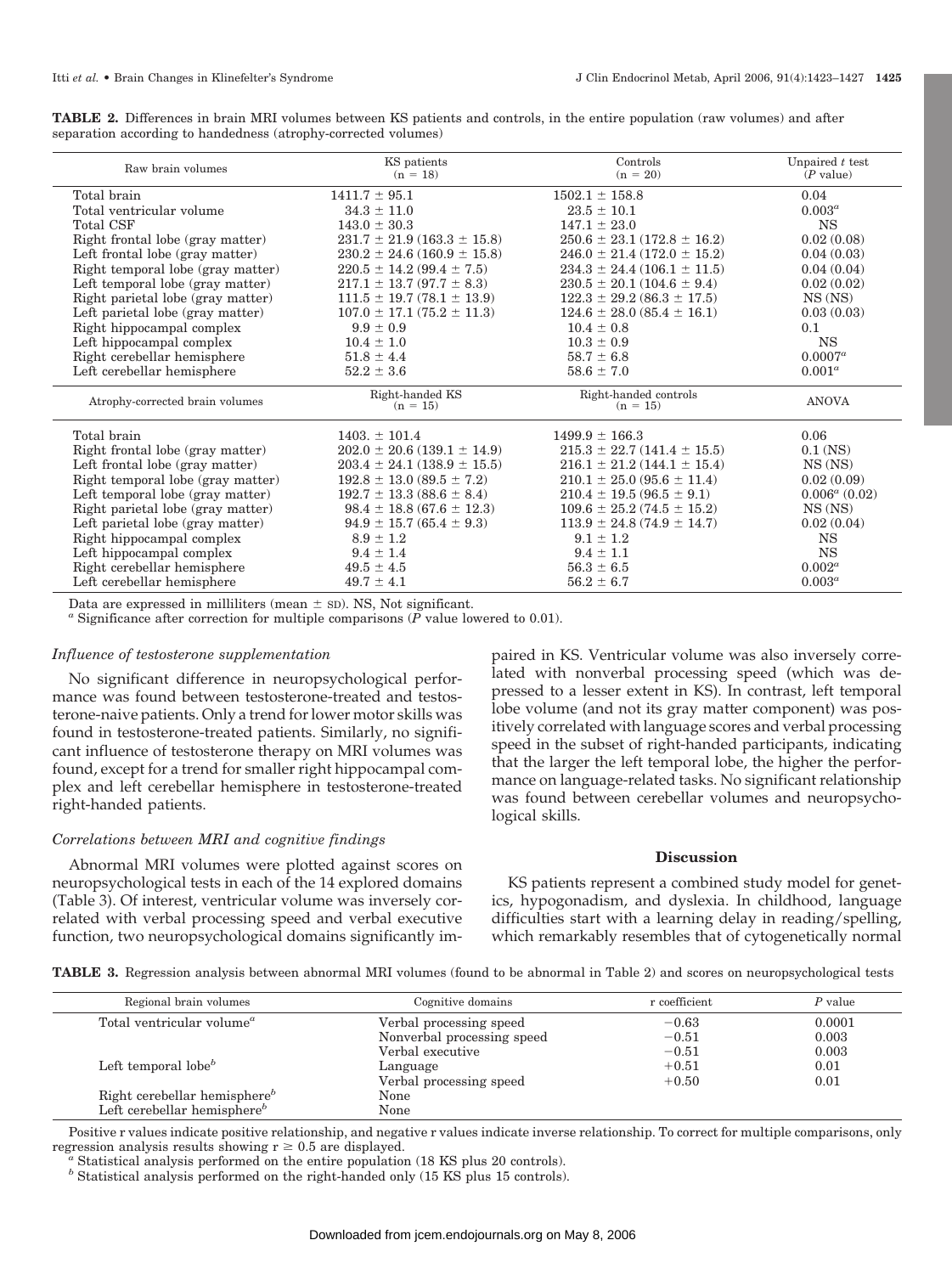dyslexic children (6, 8). Language impairment is usually contrasted with preservation of visuospatial abilities and general intelligence (3–7). In adulthood, the few data available suggest that verbal deficits persist in a subset of patients (8, 11), but additional profiles may emerge later, including preferential impairment of visuospatial and motor abilities (11). In our study, verbal processing speed and executive function were significantly suppressed, which may affect everyday life for concept formation, problem solving, task switching, inhibitory processes, speed of response, and planning. Delayed learning skills to seek food was also demonstrated recently in XXY mice, providing additional evidence that the behavioral phenotype is inherent to the sex-chromosome aneuploidy and not the result of social impairment (13).

According to the Wernicke-Geschwind model, language is actuated by a wide cerebral network preferentially distributed in the perisylvian cortex of the left hemisphere in most right-handers, supported by a striking anatomical asymmetry of the planum temporale (14). Loss of this typical pattern is seen in many left-handers, a state referred to as "anomalous cerebral dominance" (14). Functional neuroimaging studies have also suggested that language lateralization may be genetically influenced, *e.g.* showing increased bilaterality in women (15) and blood flow elevation in right-hemisphere areas, possibly considered as the mirrored language areas in KS (16). Morphologically, anomalous cerebral dominance was not evident in the present study, except for the left temporal lobe volume reduction found in right-handed KS patients. This reduction was significant for the whole lobe but not for the gray matter alone, in contrast with a previous study (9). Possible explanations for such discrepancy might reside in the difference of population age ranges between studies (18–63 *vs.* 24–32 yr, respectively), due to the prevalence of cortical atrophy, or in the difference of MRI spatial resolution (5 *vs.* 1.5 mm slice thickness, respectively). However, the most plausible explanation is that KS patients were not explicitly controlled for handedness in the previous report (9).

Rather than cortical alterations, we demonstrate significant structural changes in subcortical areas. It is hypothesized that ventricle enlargement may have an impact on the neighboring white matter. Indeed, the Wernicke-Geschwind model formulates the interactions between the posterior temporoparietal language system and the anterior ventroposterior frontal language system through subcortical pathways, including the arcuate fasciculus and brainstem. Therefore, ventricle enlargement found in KS, in our study as well as in another (10), may interrupt these pathways, all the more because total-brain volume tends to be reduced. The hypothesis of a disconnection between anterior and posterior language systems has been raised in dyslexics using functional imaging and verbal tasks (17, 18). This hypothesis is anatomically supported in our study by the inverse relationships found between ventricular volumes and verbal performances. Nonverbal functions were found impaired to a lesser extent, although an inverse relationship was seen between ventricle enlargement and nonverbal processing speed. Bilateral reduction of cerebellar hemispheres may also account for verbal and nonverbal disabilities, because the cerebellum is involved in a wide range of tasks, including motor synchronization. This could participate in the coordination deficiencies reported in KS (7), but, in our study, no formal cerebellar testing was performed.

Whether the neurocognitive phenotype of KS adults is a direct consequence of low testosterone stimulation remains controversial because postnatal androgen deficiency does not often appear until puberty (7, 8). Moreover, patients presenting with other supernumerary sex-chromosome aneuploidies (47,XXX, 47,XYY) have opposing gonadal dysfunction but remarkably overlap in terms of cognitive profiles (3, 7). Therefore, a genetic contribution from the pseudoautosomal locus (homologous X-Y region) seems the most plausible explanation (8). The hypothesis of an alteration in gene dosage in this locus is further supported by the fact that Turner 45,X0 patients demonstrate a mirrored pattern of cognitive deficits, with remarkable preservation of verbal skills contrasted with severe impairment of visuospatial skills (4). Our series failed to demonstrate an influence of testosterone on cognition or brain volumes, but we are cautious in interpreting this observation because treatment was uncontrolled and began during or after adolescence. Some data suggest lower neonatal testosterone levels in XXY *vs.* XY infants (19) that could influence neurocognitive domains but not be influenced by later treatment. Hormone responsiveness, particularly androgen receptor gene polymorphisms (CAGn length), may also account for behavioral/cognitive outcome of KS and impact on patient treatment (20, 21).

To conclude, this study hypothesizes that supernumerary X-chromosome and/or congenital hypogonadism provoke structural alterations in the subcortical pathways involved in language processing, thus providing a neurobiological substrate for cognitive deficits in KS. Additional studies using task-specific brain activation procedures might be useful to sustain our conclusions.

#### **Acknowledgments**

Received July 18, 2005. Accepted December 30, 2005.

Address all correspondence and requests for reprints to: Dr. Emmanuel Itti, Service de Médecine Nucléaire, Centre Hospitalier Universitaire Henri Mondor, 51 avenue du Maréchal de Lattre de Tassigny, 94010 Créteil, France. E-mail: eitti@wanadoo.fr.

This work was supported by National Institutes of Health Grant MO1RR00425, the General Clinical Research Center at Harbor-University of California at Los Angeles Medical Center, the Los Angeles Biomedical Foundation, Eli Lilly and Company, and the Endocrine Fellows Foundation.

The authors have no conflict of interest.

#### **References**

- 1. **Lanfranco F, Kamischke A, Zitzmann M, Nieschlag E** 2004 Klinefelter's syndrome. Lancet 364:273–283
- 2. **Klinefelter HF, Reifenstein EC, Albright F** 1942 Syndrome characterized by gynecomastia, aspermatogenesis without  $\alpha$ -Leydigism and increased secretion of follicle-stimulating hormone. J Clin Endocrinol Metab 2:615– 622
- 3. **Stewart DA, Bailey JD, Netley CT, Rovet J, Park E** 1986 Growth and development from early to midadolescence of children with X and Y chromosome aneuploidy: the Toronto study. Birth Defects Orig Artic Ser 22:119 –182
- 4. **Pennington BF, Bender B, Puck M, Salbenblatt J, Robinson A** 1982 Learning disabilities in children with sex chromosome anomalies. Child Dev 53:1182– 1192
- 5. **Netley C, Rovet J** 1984 Hemispheric lateralization in 47,XXY Klinefelter's syndrome boys. Brain Cogn 3:10 –18
- 6. **Graham JMJ, Bashir AS, Stark RE, Silbert A, Walzer S** 1988 Oral and written